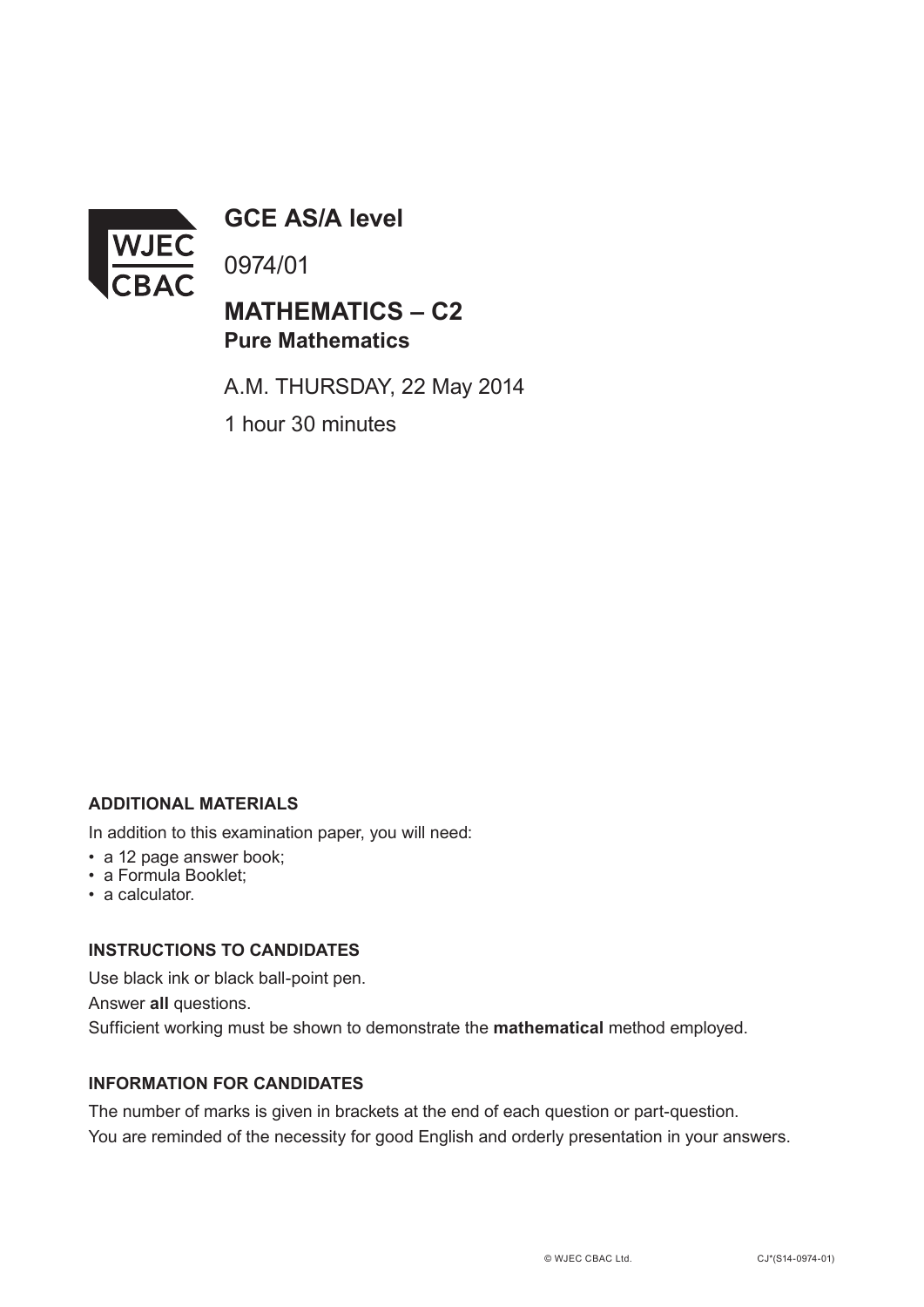**1.** *(a)* Use the Trapezium Rule with five ordinates to find an approximate value for the integral

$$
\int_1^3 \log_{10}(3x-1) \, \mathrm{d}x.
$$

Show your working and give your answer correct to three decimal places. [4]

*(b)* **Use your answer to part** *(a)* to deduce an approximate value for the integral

$$
\int_{1}^{3} \log_{10}(3x-1)^2 \, \mathrm{d}x. \tag{1}
$$

**2.** *(a)* Find all values of  $\theta$  in the range  $0^{\circ} \le \theta \le 360^{\circ}$  satisfying

$$
4\cos^2\theta + 1 = 4\sin^2\theta - 2\cos\theta.
$$
 [6]

*(b)* The angle  $\alpha$  satisfies

$$
\sin(\alpha + 40^{\circ}) = \frac{1}{\sqrt{2}}
$$
  
and 
$$
\sin(\alpha - 35^{\circ}) = \frac{\sqrt{3}}{2}.
$$

Given that  $0^{\circ} < \alpha < 180^{\circ}$ , find the value of  $\alpha$ . [3]

*(c)* Find all values of  $\phi$  in the range 0°  $\leq \phi \leq 360$ ° satisfying

$$
\frac{7}{\cos \phi} - \frac{10}{\sin \phi} = 0.
$$
 [3]

**3.** The diagram below shows a sketch of the triangle *ABC* with sin $A = \frac{4}{5}$ , sin $B = \frac{8}{17}$ ,  $\cos C = -\frac{13}{3}$ ,  $AC = x$  cm and  $BC = y$  cm. 5 8 17 85



(a) Show that 
$$
y = 1.7x
$$
. [2]

*(b)* Given that  $AB = 10.5$  cm, **use the cosine rule** to find the exact value of *x*.  $[4]$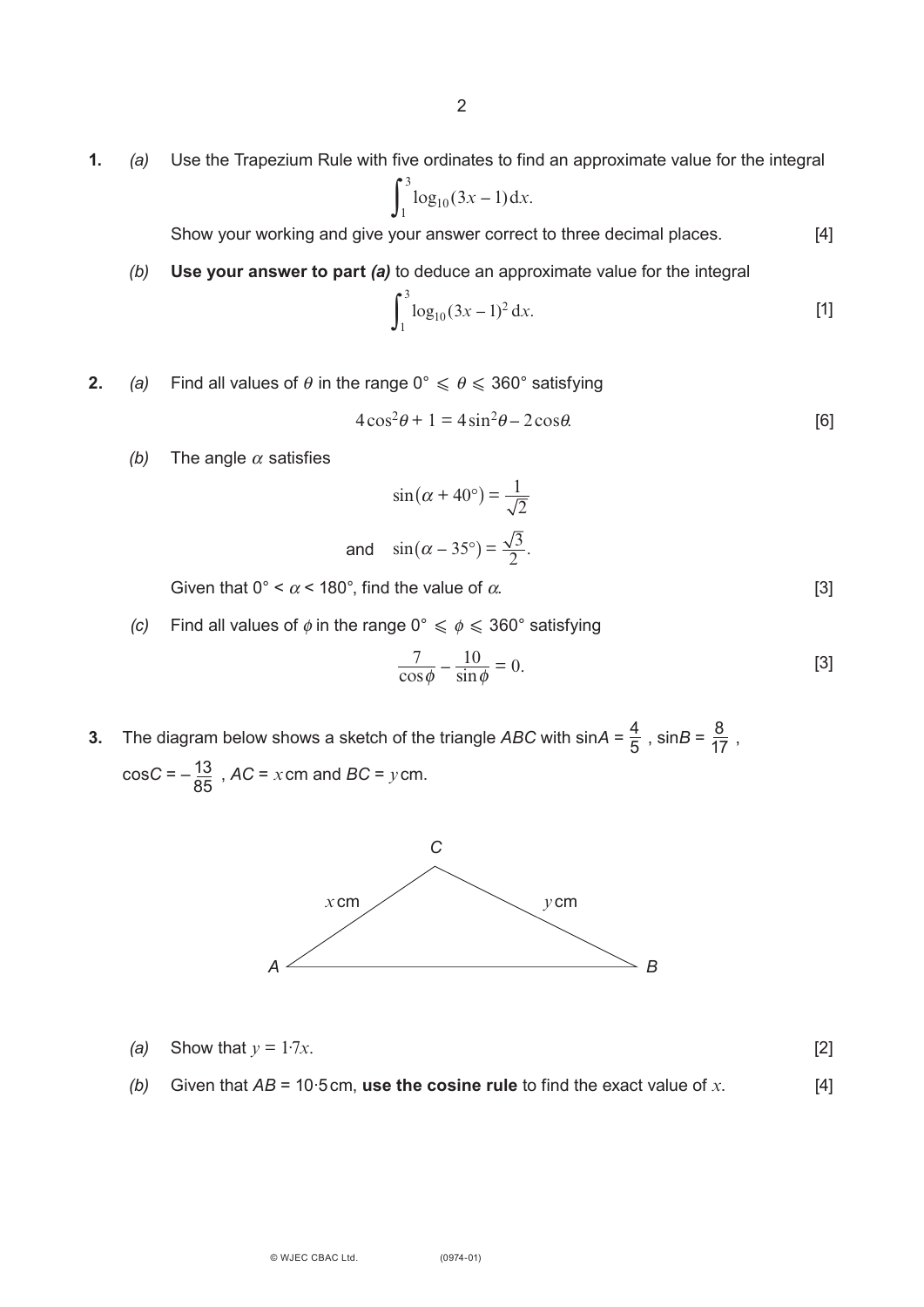**4.** *(a)* An arithmetic series has first term *a* and common difference *d*. Prove that the sum of the first *n* terms of the series is given by

$$
S_n = \frac{n}{2} [2a + (n-1)d].
$$
 [3]

- *(b)* The first term of an arithmetic series is 3 and the common difference is 2. The sum of the first *n* terms of the series is 360. Write down an equation satisfied by *n*. Hence find the value of *n*. [3]
- *(c)* The tenth term of another arithmetic series is seven times the third term. The sum of the eighth and ninth terms of the series is 80. Find the first term and common difference of this arithmetic series. [4]
- **5.** A geometric series has first term *a* and common ratio *r*. The sum of the second and third terms of the series is –216. The sum of the fifth and sixth terms of the series is 8.

(a) Prove that 
$$
r = -\frac{1}{3}
$$
. [5]

*(b)* Find the sum to infinity of the series. [3]





The diagram shows a sketch of the curve  $y = 16 - x^2$  and the line  $y = x + 10$ . The line and the curve intersect at the points *A* and *B*.

(i) Find the coordinates of *A* and *B*.

*(b)*

(ii) Find the area of the shaded region. [10]

# **TURN OVER**